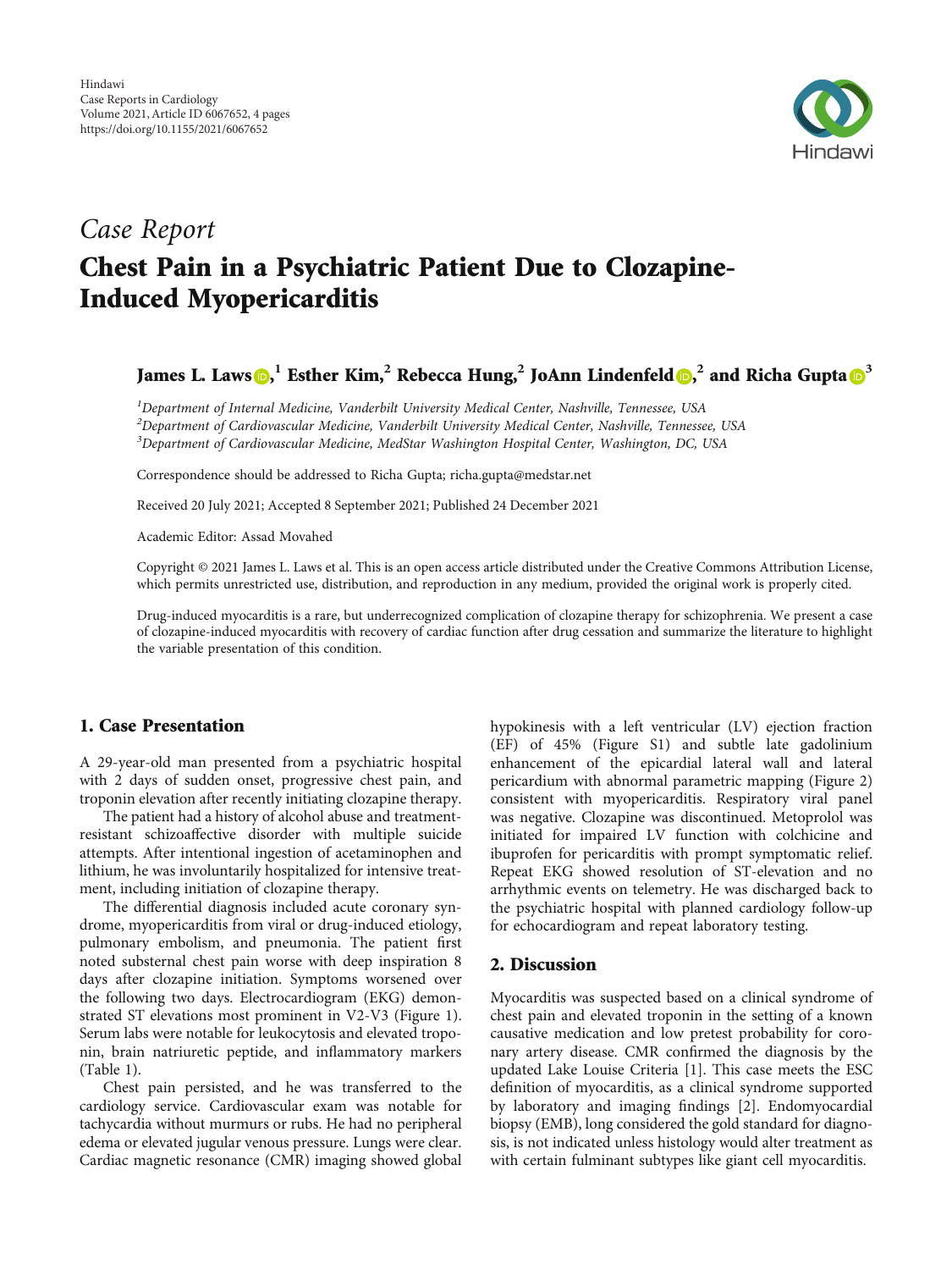<span id="page-1-0"></span>

FIGURE 1: Electrocardiogram on presentation (a) showed sinus tachycardia (heart rate 111 beats per minute), ST elevations most prominent in leads V2-V3 with inferolateral T wave flattening. Baseline EKG (b) showing less prominent ST elevations in V2-V3 consistent with early repolarization without inferolateral T wave flattening.

TABLE 1: Lab values at presentation to emergency department and at 7-day follow-up appointment.

| × | . .<br>۰,<br>۰, |  |
|---|-----------------|--|

| Lab                                     | At           | 7 d             |
|-----------------------------------------|--------------|-----------------|
|                                         | presentation | follow-up       |
| White blood cell count (cells/ $\mu$ L) | 14.9         |                 |
| Absolute eosinophils (cells/ $\mu$ L)   | 0.06         |                 |
| C-reactive protein $(\mu g/mL)$         | 173.0        | 5.1             |
| Erythrocyte sedimentation rate (mm/hr)  | 64           | 5               |
| Brain natriuretic peptide (pg/mL)       | 311          | 33              |
|                                         |              |                 |
| (b)                                     |              |                 |
| Presentation                            | 4 h          | Discharge (2 d) |
|                                         |              |                 |

Troponin-I (ng/mL, normal<0.03) 0.49 0.37 0.05

Clozapine-induced myocarditis (CIM) is a drug-related myocarditis with variable presentation ranging from mild symptoms to fulminant myocarditis. The mechanism of toxicity to cardiomyocytes is unclear. In animal models, clozapine induces serum catecholamine excess that causes cardiac inflammation and myocyte apoptosis through tumor necrosis factor-alpha-mediated pathways [\[3](#page-3-0)]. At autopsy, histologic specimens from CIM patients have shown either lymphocytic infiltrate resulting from cytotoxic-mediated inflammation or eosinophilic infiltrate consistent with a hypersensitivity myocarditis, suggesting multiple mechanisms of injury [[4\]](#page-3-0).

The true incidence of CIM is difficult to ascertain due to underdiagnosis of subclinical or mild presentations and may be underrecognized; thus, a high index of suspicion is required [\[5](#page-3-0)]. Shortness of breath and tachycardia (67% and 58%, respectively) are the most common symptoms, though nonspecific [[6\]](#page-3-0). In one cohort, 13% of patients ultimately diagnosed with CIM had normal cardiac biomarkers. Ronaldson and colleagues proposed a monitoring program based on review of suspected cases using serial troponin and C-reactive protein measurements over a 4-week initiation period [\[7](#page-3-0)]. No prospectively validated algorithms exist, however, and monitoring practices vary by institution. While some patients may present with a classic syndrome of myocarditis prompting additional evaluation, sudden cardiac death may be the initial presentation, highlighting the importance of monitoring [[8](#page-3-0)].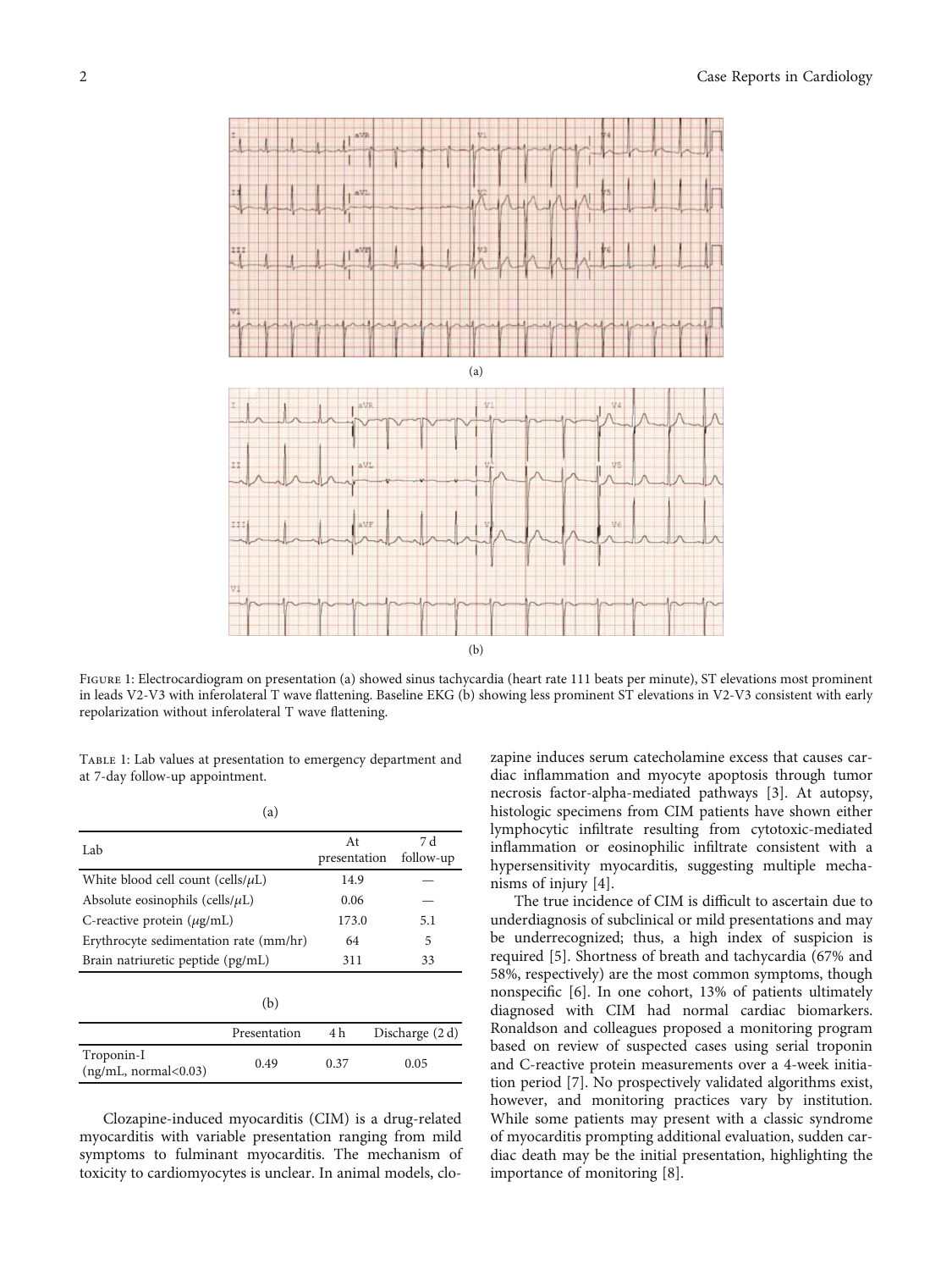<span id="page-2-0"></span>

Figure 2: Tissue characterization on presenting cardiac MRI. Subtle stripe of epicardial LGE noted in the lateral wall (a). The native T1 relaxation time is diffusely elevated throughout the myocardium (ULN for this 1.5 Tesla magnet is 1010 ms), suggestive of diffuse inflammation (b). The native T2 relaxation time is mildly elevated throughout the myocardium and highest in the inferior wall (ULN: 50 ms), suggestive of edema (c). Abbreviations: LGE: late gadolinium enhancement; ULN: upper limit of normal.

Cardiovascular complications resulting from antipsychotic medications are not limited to myocarditis. Patients with schizophrenia treated with antipsychotics are at higher risk of sudden unexplained death than the general population [\[8](#page-3-0)]. Cardiovascular, pulmonary, and hematologic causes have been implicated with high prevalence of myocardial infarction (53%), myocarditis (6%), and a substantial proportion remaining unexplained (12%) [\[9](#page-3-0)]. Early recognition of angina and myocardial injury should prompt further evaluation and intervention crucial to preventing sudden cardiac death.

When CIM is suspected, cardiology consultation should be obtained with inpatient monitoring for arrhythmia and heart failure. Aside from drug withdrawal, no specific treatment for CIM has been identified. Patients with LV systolic dysfunction warrant guideline-directed medical therapy (GDMT) in the absence of contraindications. Close cardiology follow-up and repeat echocardiography after clozapine cessation and initiation of GDMT should be individualized.

Intriguingly, published literature reports cases of clozapine reinitiation in patients with severe schizophrenia refractory to alternate antipsychotics despite prior drug withdrawal due to CIM. Rechallenge with clozapine can be successfully achieved with intensive monitoring with swift discontinuation of the drug for any sign of myocardial injury [\[10](#page-3-0)]. In one case, serial CMR was used to monitor for disease recurrence and allowed the patient to safely remain on clozapine therapy [\[11\]](#page-3-0). Thus, individualized shared decisionmaking between patient, cardiology, and psychiatry is the key to optimize both cardiac and psychiatric outcome for these patients.

# 3. Follow-Up

The patient was not reinitiated on clozapine and instead was treated with lithium and electroconvulsive therapy. Repeat echocardiography 2 weeks later demonstrated recovery of LV function (Figure [S2](#page-3-0)).

### 4. Conclusions

Patients with schizoaffective disorders treated with antipsychotics are at higher risk for sudden unexplained death. CIM is a rare but likely an underrecognized complication of clozapine therapy and a mechanism of sudden cardiac death. Treating psychiatrists and consulting cardiologists must maintain high index of suspicion for CIM with withdrawal of clozapine in the acute setting to reduce poor outcomes. In the long term, care must be patient-centered with consideration of underlying psychiatric and cardiovascular disease severity.

## 5. Learning Objectives

- (i) To recognize the clinical presentation of druginduced myocarditis, associated with the use of clozapine
- (ii) To illustrate the role of noninvasive testing in diagnosis of clozapine-induced myocarditis
- (iii) To understand the importance of a multidisciplinary approach involving both psychiatry and cardiology specialists in managing clozapine-induced myocarditis

#### Data Availability

The data supporting this case report are from previously reported studies and datasets, which have been cited. The images used are available to view at [https://drive.google](https://drive.google.com/drive/folders/1casDU91KCqFa8M) [.com/drive/folders/1casDU91KCqFa8M](https://drive.google.com/drive/folders/1casDU91KCqFa8M).

## Conflicts of Interest

The other authors have no relevant conflicts of interest to disclose. J.L. has received consulting fees from Abbott, Astra-Zeneca, Boehringer-Ingelheim, CVRx, Impulse Dynamics,